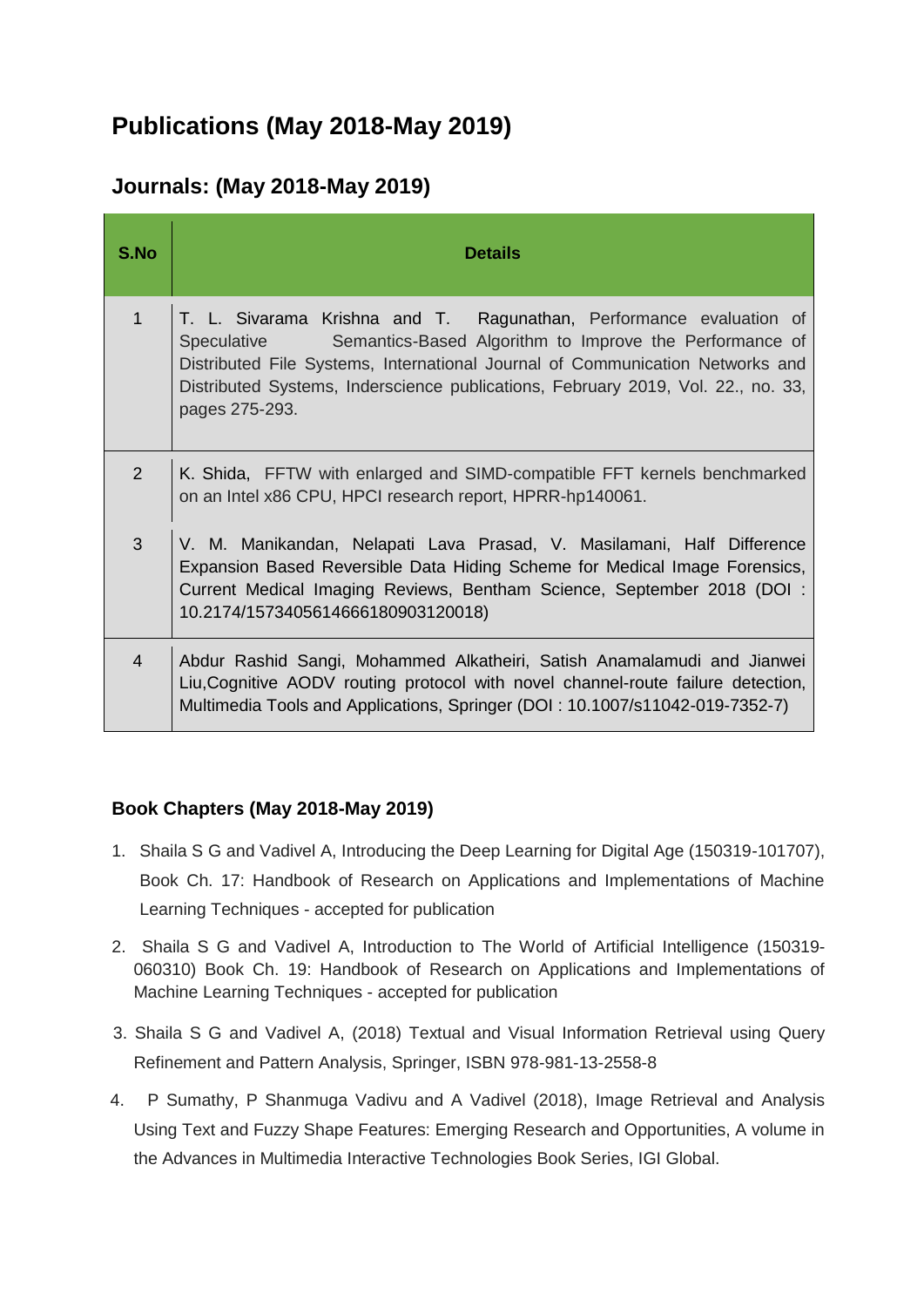## **Conference presentations (May 2018-May 2019)**

1. S. S. Sengar, Motion Segmentation based on structure-texture decomposition and improved three frame differencing, 15th International Conference on Artificial Intelligence Applications and Innovations (2019), Crete, Greece, May 24-26, 2019 (978-3-030- 19823-7)

- 2. Jatindra Kumar Dash, Manisha Patro, Snehasish Majhi, Gandham Girish and Nancy Anurag P. "Local Texture Features for Content Based Image Retrieval of Interstitial Lung Disease Patterns on HRCT Lung Images", International Conference on Innovative Computing and Communication, 2019, Faculty of Electrical Engineering and Computer Science, VŠB - Technical University Of Ostrava, Czech Republic (Europe), March 21-22, 2019 (Accepted for publication)
- 3. I Anitha and A Vadivel, Human Activity Recognition on Multivariate Time Series data: A Technical Review, In Proc. International Conference on Data Science, Machine Learning & Applications (ICDSMLA 2019), Hyderabad, India, Accepted for publication
- 4. Vatsal R, Rishvanth K, Saurabh G, Saurav R, Pushya M, I Anitha Rani and Vadivel A, Smart Surveillance and Real-Time Human Action Recognition using Open Pose, In Proc. International Conference on Data Science, Machine Learning & Applications (ICDSMLA 2019), Hyderabad, India, Accepted for publication.
- 5. Anusha Nalajala, T. Ragunathan, Sri Harsha Tavidisetty Rajendra, Nagamlla Venkata Sai Nikhith and Rathnamma Gopisetty, Improving the Performance of Distributed File System through Frequent Block Access-based Prefetching Algorithm, ICCCNT 2019,10th International Conference on Computing, Communication and Networking Technologies, July 6-8, 2019, IIT Kanpur, India
- 6. Krishna Prasad, Paper Title: "WSN Energy Optimization: Evolutionary Approach" SMIT Second International Conference on Advanced Computational and Communication Paradigms (ICACCP-2019), 25th to 28th of February, 2019 in the institute premises in Majitar, Sikkim. This paper is published in IEEE explore.
- 7. Priyanka, Ashok Pradhan, "Medical Image Watermarking for Authentication, Confidentiality, Tamper Detection and Recovery", 10th INTERNATIONAL CONFERENCE ON COMPUTING, COMMUNICATION AND NETWORKING TECHNOLOGIES (ICCCNT), 6-8th July 2019 in IIT Kanpur. Paper will be published in IEEE Explore.